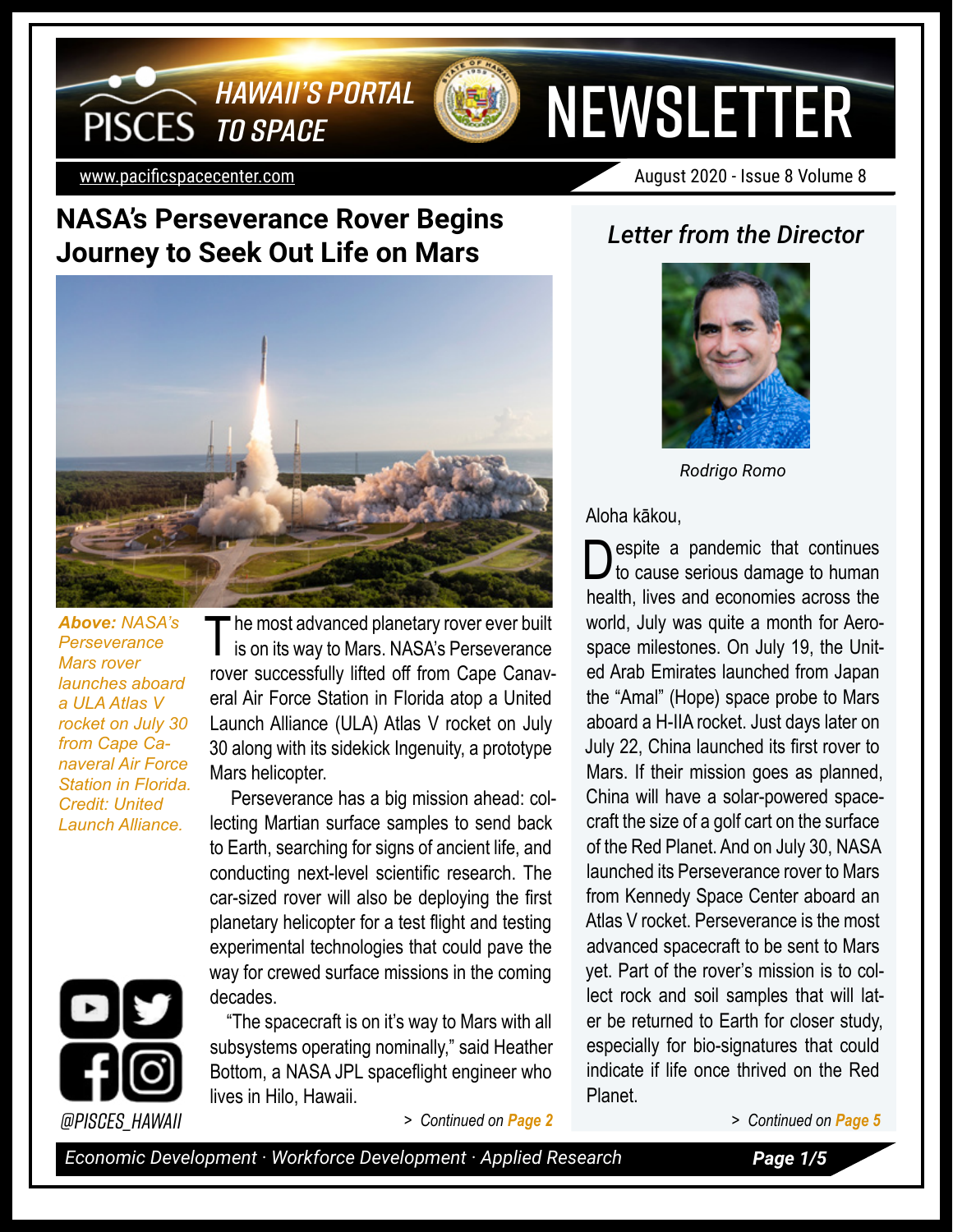## **PISCES NEWSLETTER** WWW.pacificspacecenter.com

### *Cont: NASA Mars Rover...*

#### *> Continued from Page 1*

"It's completed over one percent of its sixmonth journey with two-way communication over the Deep Space Network. We're now preparing for a handful of hardware checkouts, turns and planned trajectory correction maneuvers that will occur before landing on Mars."

Before the surface mission begins, Percy must overcome the next big challenge of a successful landing. When it arrives in seven months, NASA engineers will endure the "seven minutes of terror" when the rover will be out of contact during entry, descent and landing. Like its predecessor Curiosity, Percy will touch down using a rocket-powered sky crane—a proven technology still reminiscent of a sci-fi film.

NASA has targeted Jezero Crater as the landing site, a region believed to have once held a lake and river delta. While Percy's predecessors Curiosity and Opportunity assessed the geological characteristics of the Martian surface, Percy will dig deeper to analyze the chemical makeup of the surface and look for possible carbon-based molecules—signatures of life as we know it. It will also gather rock and soil samples to return to Earth. NASA and the ESA are planning a joint mission to return the samples for closer study on Earth as early as 2031.

Percy's sidekick, Ingenuity, will be the first planetary helicopter to fly the Martian skies. Over the course of one Earth month, the copter will attempt five flights to assess its capabilities and lay the groundwork for future airborne vehicles. Small helicopters



could provide aerial views for rovers and human crews, transport for small cargo loads and access to hard-to-reach areas.

In addition to seven scientific instruments and two dozen cameras, Percy is also outfitted with a machine called MOXIE, or Mars Oxygen In-Situ Resource Utilization. As the name suggests, it is designed to generate oxygen from Mars' carbon dioxide-rich atmosphere to—hopefully—produce breathable air for astronauts and rocket fuel one day.

Perseverance is not alone on its 350 million-mile trip to Mars. On July 19, the UAE launched its first-ever interplanetary mission, sending a Mar probe called Hope to the Red Planet. Four days later, China launched its first Mars orbiter, lander and rover mission, called Tianwen-1. The three spacecrafts are all slated for arrival in February next year.

Perseverance is part of the U.S.'s larger moon and Mars exploration strategy which aims to prepare the way for human exploration. Percy has been eight years in the making since NASA announced it would build a new rover based on Curiosity back in 2012.

*Above: Illustration of the route Mars 2020 takes to the Red Planet, including several trajectory correction maneuvers (TCMs) to adjust its flight path. Credit: NASA/ JPL-Caltech.*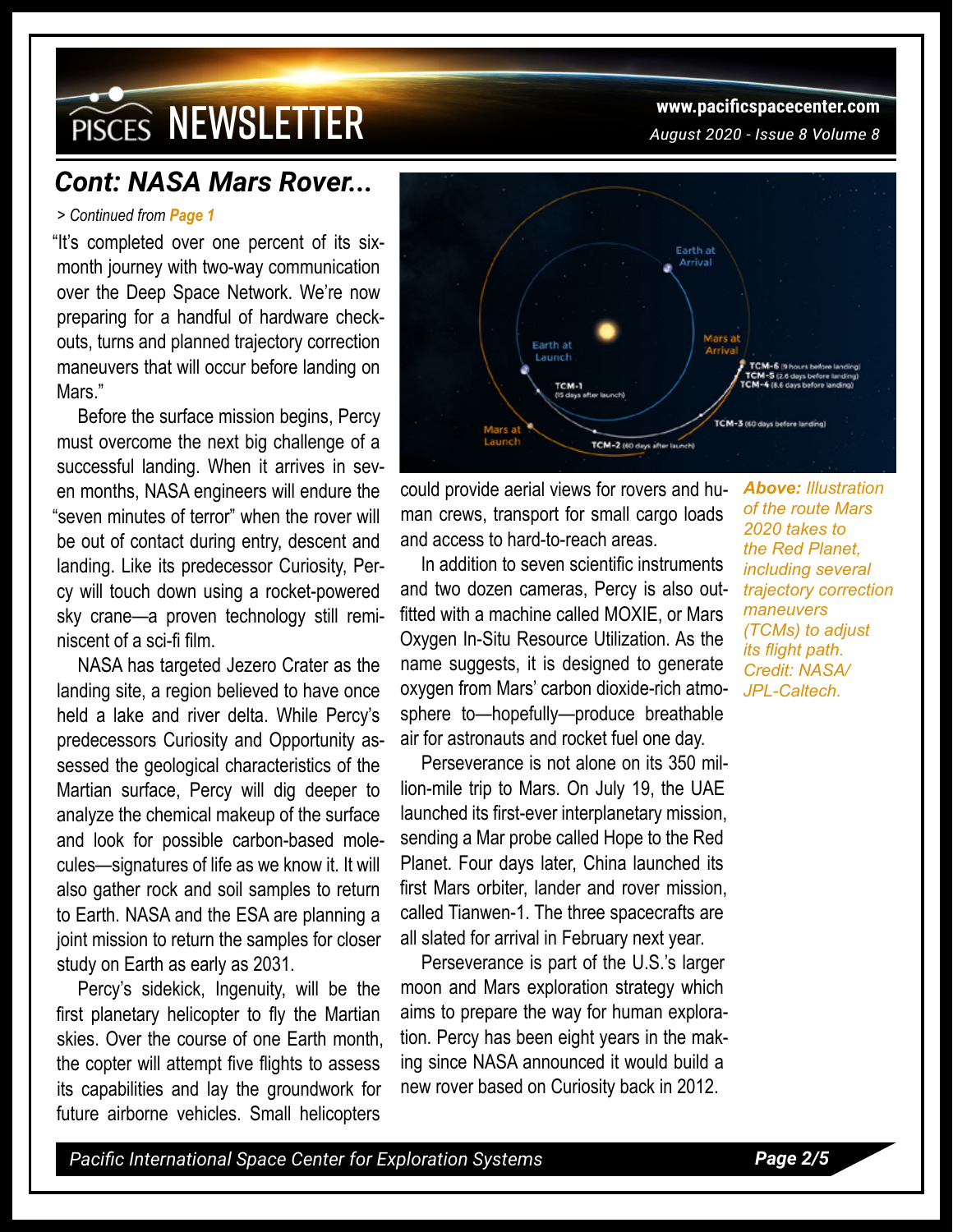# **WWW.pacificspacecenter.com**<br>PISCES NEWSLETTER *August 2020 - Issue 8 Volume 8*

## **From Earth to Mars: Motiv's Path to Commercialize Space**



#### *By: Chris McQuin - Chief Robotics Engineer, Motiv Space Systems*

There is a coming gold rush in space, both<br>literal and figurative, as the promise of lower cost access to space couples with the ever-increasing capabilities of robotics to enable new enterprises. These developments in the field of robotics are well aligned with the interest at the national level for increased responsiveness, flexibility and capabilities for flight missions. Additionally, significant and growing commercial interest in activities such as on-orbit manufacturing and assembly, satellite servicing, and in-situ resource utilization of valuable resources (such as water and precious metals on the Moon, asteroids and beyond) are enabled by robust and accessible space robotics.

Motiv was founded in 2014 to address these current and future needs for systems integrating electronics, motion control and robotic hardware that can survive the challenges of space and subsequently enable next generation capabilities. In parallel,

Motiv also set out to apply best practices, from our collective experience building and sending systems to other planets to mobile ground robots here on Earth to similarly enable new capabilities in smaller, lighter, more capable packages.

Over the last few years, Motiv has been busy developing many new and exciting systems. Our first launched payload in 2018 sent motion control avionics to the International Space Station as part of NA-SA's RRM3 mission, demonstrating robotic refueling technologies for spacecraft. Motiv also developed and delivered the 2m robotic arm for NASA's Perseverance Rover, which launched to Mars on July 30th. Simultaneously with these delivered systems, we designed, built and delivered multiple space-rated motion control systems and mechanisms for other NASA and commercial customers for various destinations in the solar system. *> Continued on Page 4*

*Above: Motiv's RoboMantis with dual manipulators (left) and a single manipulator (right). Credit: Motiv Space Systems.* 

*Pacific International Space Center for Exploration Systems Page 3/5*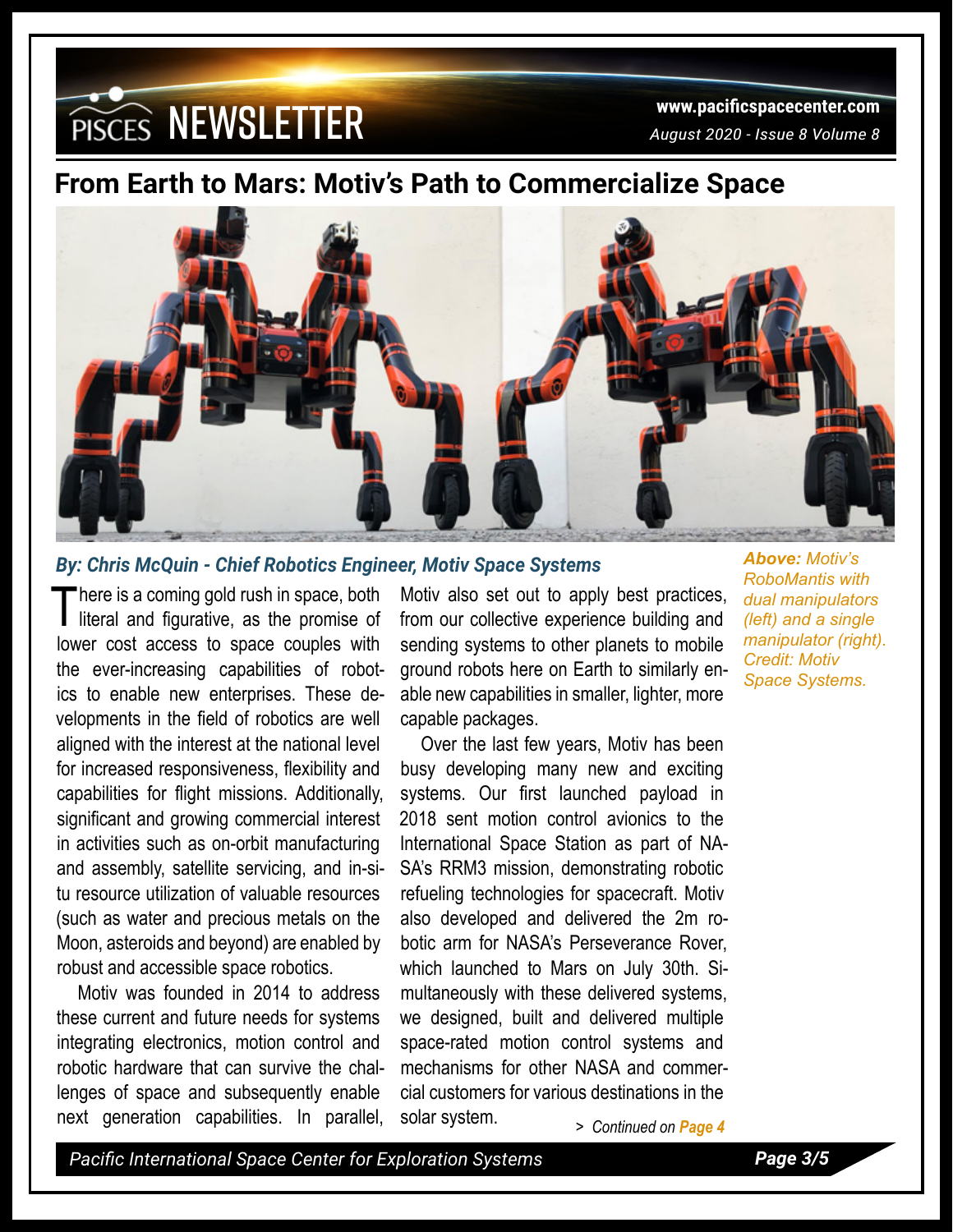## **WISCES NEWSLETTER** WWW.pacificspacecenter.com

## *Cont: From Earth to Mars: Motiv's Path...*

#### *> Continued from Page 3*

While conquering space, Motiv has also focused on developing a modular robotic system capable of feats of strength and dexterity. RoboMantis is Motiv's rugged and modular, general-purpose robotic platform that can be configured for almost any task. Informed by the best practices in aerospace robotics system design, RoboMantis is lighter and more capable than previous generations of robots. It is designed to tackle extreme terrain, access remote and dangerous sites, and be able to physically interact with the environment once there. It is a machine designed to perform tasks on the same scale as a human responder, but with the safety, precision and strength afforded by a robot. Motiv is exploring opportunities for RoboMantis in mining, energy, disaster response, agriculture, construction, and other industries here on Earth. Motiv's robotic systems and integrated tools can make processes more efficient, safer and cost effective by enabling operators to not only inspect, but also react to new information or situations arising during work within these fields.

One of the interesting findings from Mo-

tiv's RoboMantis development efforts was the key realization that the same system approach used for our terrestrial robotics could drastically reduce the cost and leadtime of robotic systems for space. As a result, Motiv's modular space robotic arm system, xLink, was born. xLink enables an order of magnitude reduction in cost, and significant improvement in lead-time for space-flight robotic systems without sacrificing the performance or reliability needed for space. Motiv's first xLink launch will be on NASA's OSAM-2 mission.

At Motiv, we are working on extreme systems—both in performance and environmental functionality—for the Earth, Moon, Mars and beyond. These systems are enabling technologies to expand our collective scientific knowledge, create new capabilities and utilize more of the solar system than ever before. To succeed in space, we design and test to the actual mission environments before they launch. We are looking forward to the chance to work with PISCES to test and validate our systems here on Earth in analog testing sites before sending our revolutionary machines into space.

*Right: Motiv's robotic arm on the front of NASA's Perseverance Rover, currently headed to Mars after a successful launch on July 30, 2020. Credit: NASA/ JPL-Caltech*



*PISCES Hawaii · dbedt.pisces@hawaii.gov · +1 (808) 935-8270 Page 4/5*